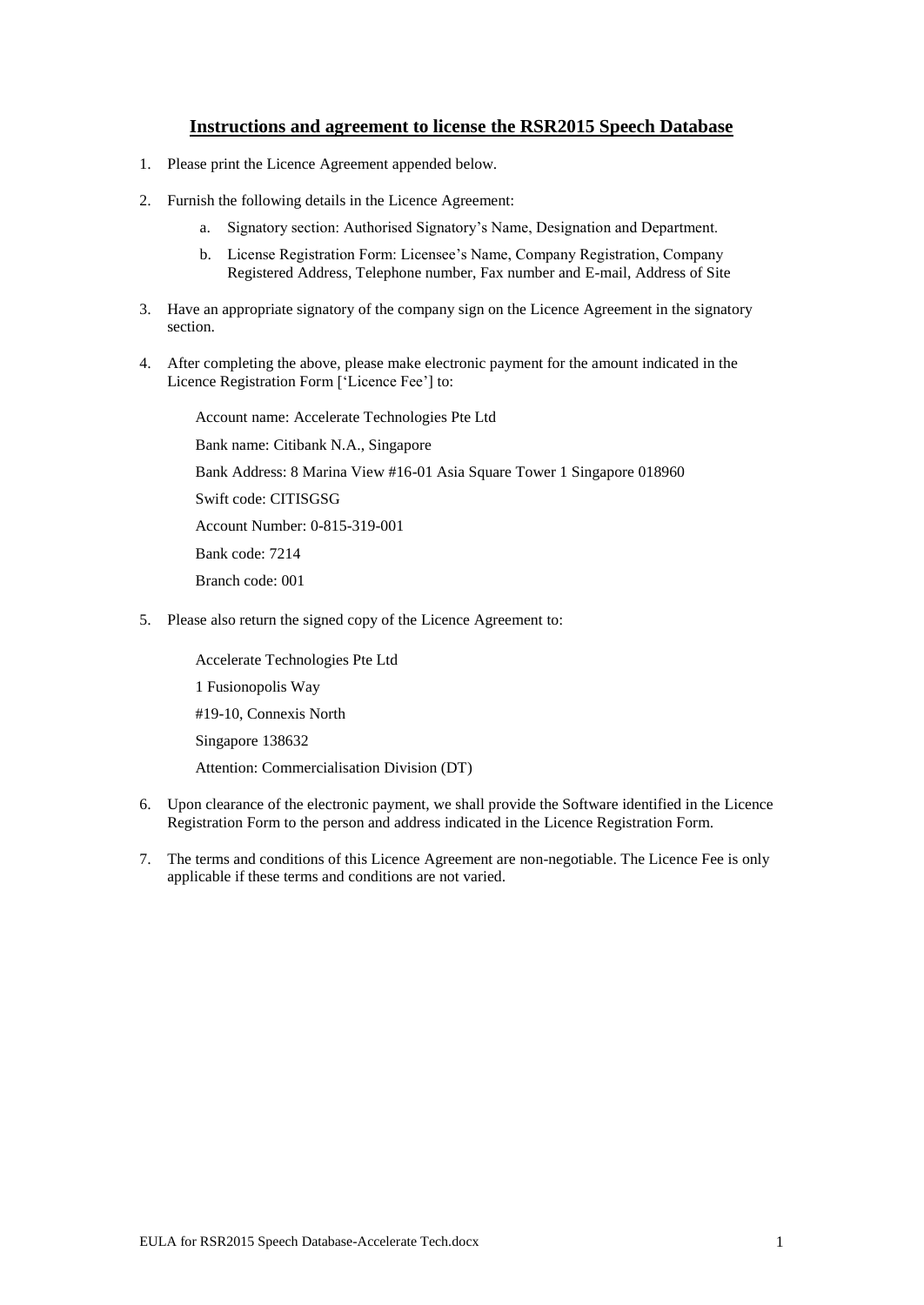#### **SOFTWARE USAGE LICENCE AGREEMENT**

**Accelerate Technologies Private Limited (Company Registration No. 199503187D) of 1 Fusionopolis Way, #19-10 Connexis North, Singapore 138632 ("A\*ccelerate") is authorised to license or otherwise make available the Software described in the Licence Registration Form and its associated documentation by the lawful owner ("the Owner") thereof. By completing and signing the License Registration Form, you agree to be bound by the terms and conditions of this Agreement that will govern your use of the Software. Once the Software is made available to you, A\*ccelerate will not be obliged to refund you any monies paid under this Agreement.** 

# **1. Licence**

- 1.1 In consideration of the mutual covenants and conditions set forth herein, and where applicable the Licence Fee stated in the Licence Registration Form, you are permitted to:
- (a) load the Software into and use it on not more than the number of computers stated in the Licence Registration Form, at the Site that are under your control;
- (b) transfer the Software from one computer to another provided it is used on not more than the number of computers stated in the Licence Registration Form at any one time; and
- (c) make up to two (2) copies of the Software for back-up purposes only in support of the permitted use. The copies must reproduce and include the Owner's copyright notice; and
- (d) use the Software only at the Site, and for the Purpose stated in the Licence Registration Form.
- 1.2. You are not permitted:
- (a) to load the Software on to a network server;
- (b) except as expressly permitted by this Agreement and save to the extent and in the circumstances expressly required to be permitted by law, to rent, lease, sub-license, loan, copy, modify, adapt, merge, translate, reverse engineer, decompile, disassemble or create derivative works based on the whole or any part of the Software or its associated documentation or use, reproduce or deal in the Software or any part thereof in any way.

#### **2. Term**

This Agreement is effective from Effective Date for the Term, as stated in the Licence Registration Form. It may also be terminated forthwith if you fail to abide by its terms. Upon termination you agree to destroy all copies of the Software and its documentation including any Software stored on the hard disk of any computer under your control.

## **3. Ownership**

3.1 If provided with CD/DVD media, you own only the CD/DVD media (or authorised replacement) on which the Software is recorded. The said CD/DVD media will be delivered by A\*ccelerate to you (at no cost to you) within sixty (60) days after execution of this agreement. You shall destroy the CD/DVD media and all copies of the Software and the associated documentation including any Software stored on the hard disk of any computer under your control on termination of this Agreement. The Owner shall at all times retain ownership of the intellectual property rights in the Software as recorded on the original CD/DVD media and all subsequent copies thereof regardless of form. For avoidance of doubt, where the Software is provided to you via a web link, the Owner shall likewise at all times retain ownership of the intellectual property rights in the Software as provided via the web link, and all subsequent copies thereof regardless of form. This Agreement applies to the grant of the licence contained herein only and not to the contract of sale of the CD/DVD media. A\*ccelerate's warranties under this Agreement are available only to the original registered user (being the person who has completed and submitted to A\*ccelerate the Licence Registration Form).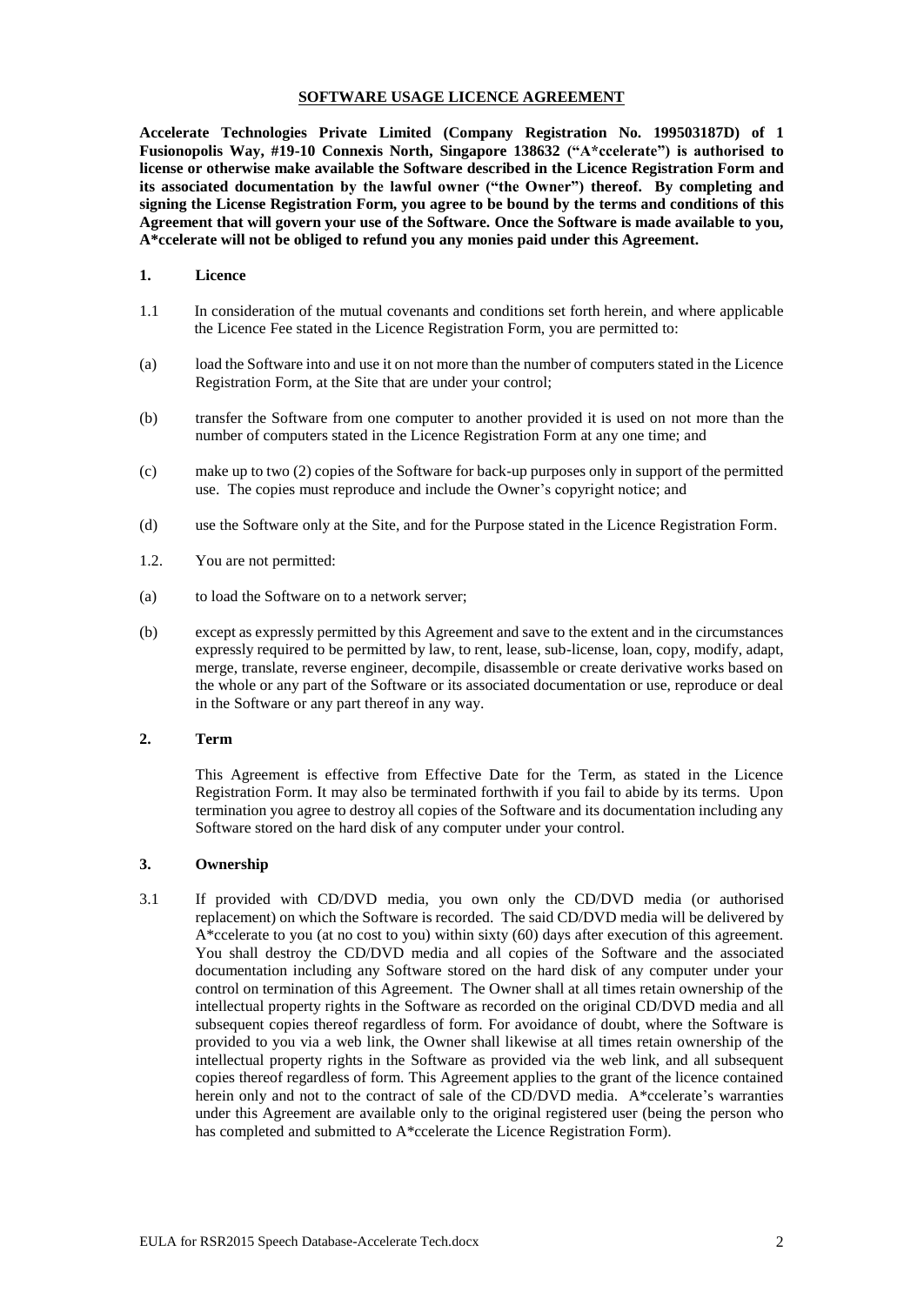3.2 All title and intellectual property rights in and to the Software (including but not limited to any images, photographs, animations, video, audio, music and text incorporated into the Software), belong to the Owner and the Owner also owns the accompanying documentation and any copies of the Software. You shall not do anything which might bring into question the Owner's ownership of the foregoing rights or their validity, or A\*ccelerate's right to license the same.

# **4. Warranties And Indemnity**

- 4.1 Where the Software is provided in CD/DVD media, A\*ccelerate warrants that the CD/DVD media on which the Software is supplied will be free from defects in materials and workmanship under normal use for a period of 30 days from the Effective Date ("the Warranty Period"). If a defect in the CD/DVD media shall occur during the Warranty Period it may be returned to A\*ccelerate who will replace it free of charge.
- 4.2 A\*ccelerate warrants that the Software will perform substantially in accordance with its accompanying documentation (provided that the Software is properly used on the computer and with the operating system for which it was designed) and that the documentation correctly describes the operation of the Software in all material respects. If A\*ccelerate is notified of significant errors during the Warranty Period it will correct any such demonstrable errors in the Software or its documentation within a reasonable time.
- 4.3 The above represent your sole remedies for any breach of  $A^*$ ccelerate's warranties, which are given only to the original registered user.
- 4.4 The express terms of this Agreement are in lieu of all warranties, conditions, undertakings, terms and obligations implied by statute, common law, trade usage, course of dealing or otherwise all of which are hereby excluded to the fullest extend permitted by law.
- 4.5 A\*ccelerate and the Owner do not warrant that the Software will meet your requirements or that the operation of the Software will be uninterrupted or error-free or that defects in the Software will be corrected. You shall load and use the Software at your own risk and in no event will A\*ccelerate or the Owner be liable to you for any loss or damage of any kind (except personal injury or death resulting from A\*ccelerate's or the Owner's negligence) including lost profits or other consequential loss arising from your use of or inability to use the Software or from errors or deficiencies in it whether cause by negligence or otherwise except as expressly provided herein. In no event shall A\*ccelerate's or the Owner's liability exceed the amount paid by you for the Software.
- 4.6 You shall indemnify A\*ccelerate against all proceedings, costs, expenses, liabilities, injury, death, loss or damage arising out of the breach or negligent performance or failure in performance by you of the terms of this Agreement, or from the use of the Software and the associated documentation howsoever caused.

## **5. General**

- 5.1 This Agreement contains the entire agreement between the parties with respect to the Software and the associated documentation. All other agreements respecting the subject matter hereof whether oral or written are void, including but not limited to terms and conditions stated on the Licensee's purchase orders or like documents.
- 5.3 This Agreement shall be interpreted and governed in accordance with the laws of Singapore and the Parties submit to the jurisdiction of the Singapore courts.

| SIGNED by                                                |                    |  |
|----------------------------------------------------------|--------------------|--|
|                                                          |                    |  |
|                                                          |                    |  |
|                                                          |                    |  |
|                                                          |                    |  |
| Name, Designation and Department of authorised signatory | Signature and Date |  |